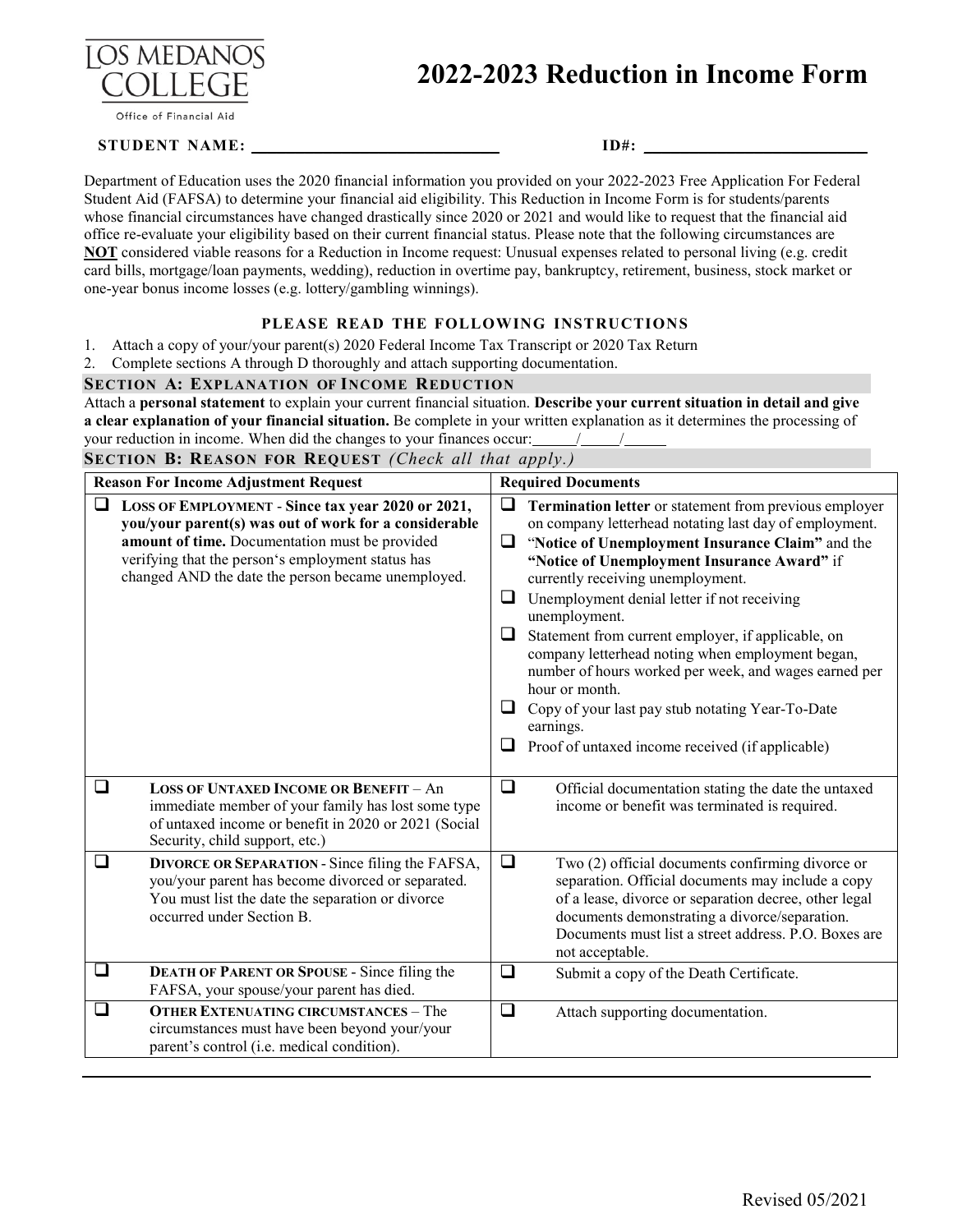## **SECTION C: ESTIMATE CURRENT INCOME INFORMATION**

 **Method 1: PROJECT YOUR INCOME FOR 2022:** List your/your parent's estimated income for JANUARY-DECEMBER 2022. You must attach documentation that is in agreement with the amounts you list below

| <b>SOURCES OF INCOME</b>                                                                                                            | Income between Jan.<br>$1,2022 - TODAY$ | <b>Estimated Income between</b><br><b>TODAY - Dec. 31, 2022</b> | <b>TOTAL</b> |
|-------------------------------------------------------------------------------------------------------------------------------------|-----------------------------------------|-----------------------------------------------------------------|--------------|
| Parent's wages, salaries, tips<br>(includes severance pay, disability<br>payments, and any income from<br>employment)               |                                         |                                                                 |              |
| Student's (and spouse) wages,<br>salaries, tips (includes severance<br>pay, disability payments, and any<br>income from employment) |                                         |                                                                 |              |
| Other taxable income (including<br>unemployment benefits)                                                                           |                                         |                                                                 |              |
| Social Security Benefits                                                                                                            |                                         |                                                                 |              |
| Alimony and/or child support                                                                                                        |                                         |                                                                 |              |
| Other untaxed income                                                                                                                |                                         |                                                                 |              |
| Total projected income for 2022                                                                                                     |                                         |                                                                 |              |

#### **Method 2: ESTIMATED INCOME FOR THE ACADEMIC YEAR OF 2022-2023:** List your/your parent's **estimated income** for the **Academic Year of 2022-2023 (7/1/22-6/30/23).** Include all income received from July 1, 2022 until now, and estimate the amounts to be received from now until June 30, 2023.

| <b>SOURCES OF INCOME</b>                                                                                                            | Income between Jul. 1,<br>$2022 - TODAY$ | <b>Estimated Income between</b><br>$TODAY - Jun 30, 2023$ | <b>TOTAL</b> |  |
|-------------------------------------------------------------------------------------------------------------------------------------|------------------------------------------|-----------------------------------------------------------|--------------|--|
| Parent's wages, salaries, tips<br>(includes severance pay, disability)<br>payments, and any income from<br>employment)              |                                          |                                                           |              |  |
| Student's (and spouse) wages,<br>salaries, tips (includes severance<br>pay, disability payments, and any<br>income from employment) |                                          |                                                           |              |  |
| Other taxable income (including<br>unemployment benefits)                                                                           |                                          |                                                           |              |  |
| Social Security Benefits                                                                                                            |                                          |                                                           |              |  |
| Alimony and/or child support                                                                                                        |                                          |                                                           |              |  |
| Other untaxed income                                                                                                                |                                          |                                                           |              |  |
| Total projected income for 2022-<br>2023                                                                                            |                                          |                                                           |              |  |